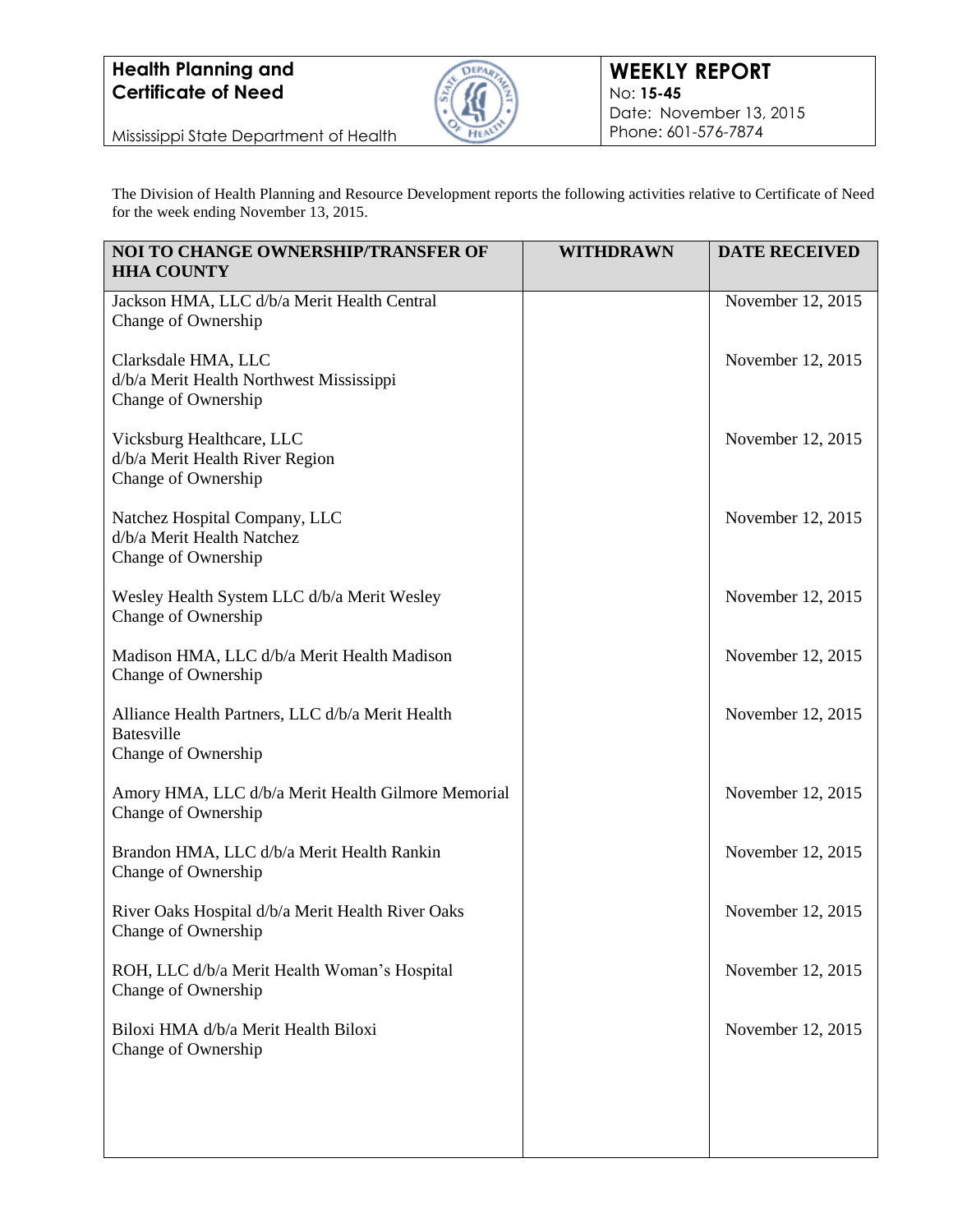

### **WEEKLY REPORT** No: **15-45** Date: November 13, 2015 Phone: 601-576-7874

Mississippi State Department of Health

| <b>DETERMINATIONS</b><br><b>OF REVIEWABILITY</b>                                            | <b>WITHDRAWN</b> | <b>DATE RECEIVED</b>             |
|---------------------------------------------------------------------------------------------|------------------|----------------------------------|
| Southern Digestive Health Center                                                            |                  | November 12, 2015                |
| <b>Internal Medicine Clinic</b>                                                             |                  |                                  |
| Gastroenterology                                                                            |                  |                                  |
| North Mississippi Medical Center                                                            |                  | November 13, 2015                |
| Addition of a Second DaVinci Robot Model Si                                                 |                  |                                  |
| North Mississippi Medical Center                                                            |                  | November 13, 2015                |
| Replacement of DaVinci Model S at NMMC Main Unit                                            |                  |                                  |
| NOTICE OF INTENT TO APPLY FOR CON                                                           |                  | <b>DATE RECEIVED</b>             |
| None                                                                                        |                  |                                  |
| <b>APPLICATIONS RECEIVED / WITHDRAWN</b>                                                    | <b>WITHDRAWN</b> | <b>DATE RECEIVED</b>             |
| None                                                                                        |                  |                                  |
| REQUESTS FOR EXTENSION/RENEWAL OF AN                                                        | <b>DECISION</b>  | <b>DATE RECEIVED/</b>            |
| <b>EXPIRED CON</b>                                                                          |                  | <b>EXPIRATION</b><br><b>DATE</b> |
| None                                                                                        |                  |                                  |
| <b>ADDITONAL MATERIAL ON NEGATIVE STAFF</b>                                                 |                  | <b>DATE RECEIVED</b>             |
| <b>ANALYSIS</b>                                                                             |                  |                                  |
| None                                                                                        |                  |                                  |
| CON APPLICATIONS DEEMED COMPLETE                                                            |                  | <b>DATE COMPLETE</b>             |
| None                                                                                        |                  |                                  |
| <b>FINAL ORDERS ISSUED</b>                                                                  | <b>DECISION</b>  | <b>EFFECTIVE DATE</b>            |
| None                                                                                        |                  |                                  |
| <b>SIX-MONTH EXTENSION REQUESTS</b>                                                         | <b>DECISION</b>  | <b>EXPIRATION</b>                |
|                                                                                             |                  | <b>DATE</b>                      |
| None                                                                                        |                  |                                  |
| <b>HEARINGS DURING THE COURSE OF REVIEW</b>                                                 | <b>REQUESTED</b> | <b>DATE</b><br><b>SCHEDULED</b>  |
| <b>CON Review Number: HG-RC-0515-008</b>                                                    |                  |                                  |
| St. Dominic - Jackson Memorial Hospital<br>Renovation and Expansion of Emergency Department |                  |                                  |
| Capital Expenditure: \$40,071,029                                                           |                  |                                  |
| Location: Jackson, Hinds County, Mississippi                                                |                  |                                  |
| Requestor: Jackson HMA LLC, d/b/a Merit Health                                              | August 27, 2015  | To Be Scheduled                  |
| Central                                                                                     |                  |                                  |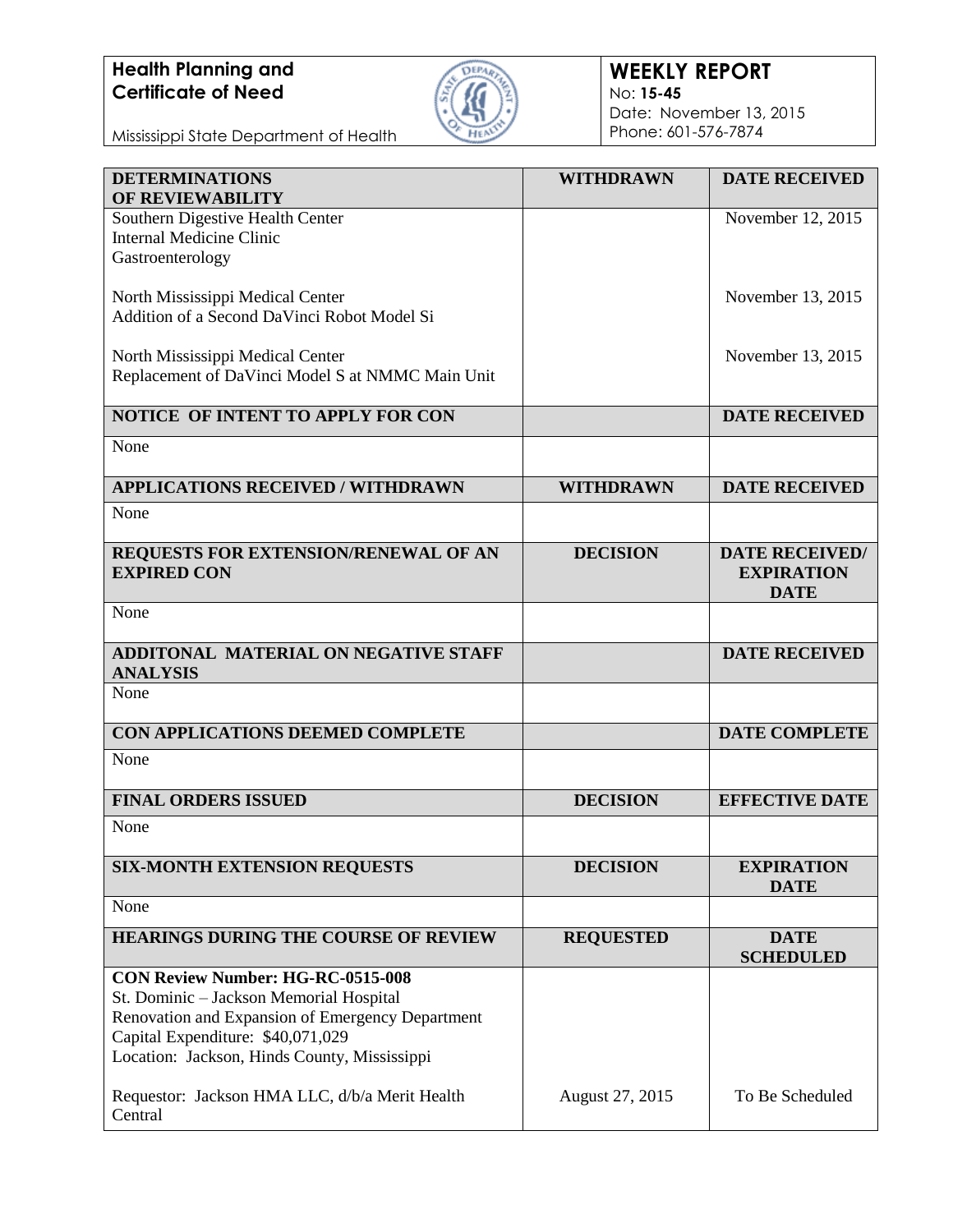

### **WEEKLY REPORT** No: **15-45** Date: November 13, 2015 Phone: 601-576-7874

Mississippi State Department of Health

| <b>CON Review Number: ASC-NIS-0614-008</b>             |                        |                 |
|--------------------------------------------------------|------------------------|-----------------|
| <b>Madison Physician Surgery Center</b>                |                        |                 |
| Establishment of a Multi-Specialty Ambulatory Surgery  |                        |                 |
| Center                                                 |                        |                 |
| Capital Expenditure: \$1,869,414.00                    |                        |                 |
|                                                        |                        |                 |
| Location: Madison, Madison County, Mississippi         |                        |                 |
| Requestor(s): Madison Physician Surgery Center         | September 10, 2014     | To Be Scheduled |
| <b>CON Review: HG-RLS-1210-039</b>                     |                        |                 |
| Patients' Choice Medical Center, Raleigh               |                        |                 |
|                                                        |                        |                 |
| Lease/Relocation of 10 Chemical Dependency Beds &      |                        |                 |
| Offering of Adult Chemical Dependency Services         |                        |                 |
| Capital Expenditure: \$58,400                          |                        |                 |
|                                                        |                        |                 |
| Requestor: Alliance Health Center, Meridian            | March 16, 2011         | To Be Scheduled |
|                                                        |                        |                 |
| CON Review: FSF-NIS-0610-025                           |                        |                 |
| Gumtree Imaging, LLC Tupelo                            |                        |                 |
| Acquisition/Establishment and Offering of MRI Services |                        |                 |
| Capital Expenditure: \$1,090,000                       |                        |                 |
|                                                        |                        |                 |
|                                                        |                        |                 |
| Requestor: The Imaging Center at Gloster Creek Village | <b>August 26, 2010</b> | To Be Scheduled |
|                                                        |                        |                 |
| CON Review: ESRD-NIS-0908-031                          |                        |                 |
| Fresenius Medical Care-Calhoun City                    |                        |                 |
| Establish/Const of a 6-Station ESRD Facility in        |                        |                 |
| <b>Calhoun County</b>                                  |                        |                 |
|                                                        |                        |                 |
| Capital Expenditure: \$462,471                         |                        |                 |
|                                                        |                        |                 |
| Requestor: Fresenius Medical Care                      | March 9, 2010          | To Be Scheduled |
|                                                        |                        |                 |
| CON Review: ESRD-NIS-0908:035                          |                        |                 |
| Fresenius Medical Care-Water Valley                    |                        |                 |
| Establish/Const. of a 6-Station ESRD facility in       |                        |                 |
|                                                        |                        |                 |
| Yalobusha County                                       |                        |                 |
| Capital Expenditure: \$462,471                         |                        |                 |
|                                                        |                        |                 |
| Requestor: Fresenius Medical Care                      | March 9, 2010          | To Be Scheduled |
|                                                        |                        |                 |
| CON Review: FSF-NIS-0808-024                           |                        |                 |
| Advanced Medical Imaging of Greenville, LLC            |                        |                 |
|                                                        |                        |                 |
| Provision of MRI Services in Washington County         |                        |                 |
| Capital Expenditure: \$0                               |                        |                 |
|                                                        |                        |                 |
| Requestor: Delta Regional Medical Center               | December 3, 2008       | To Be Scheduled |
|                                                        |                        |                 |